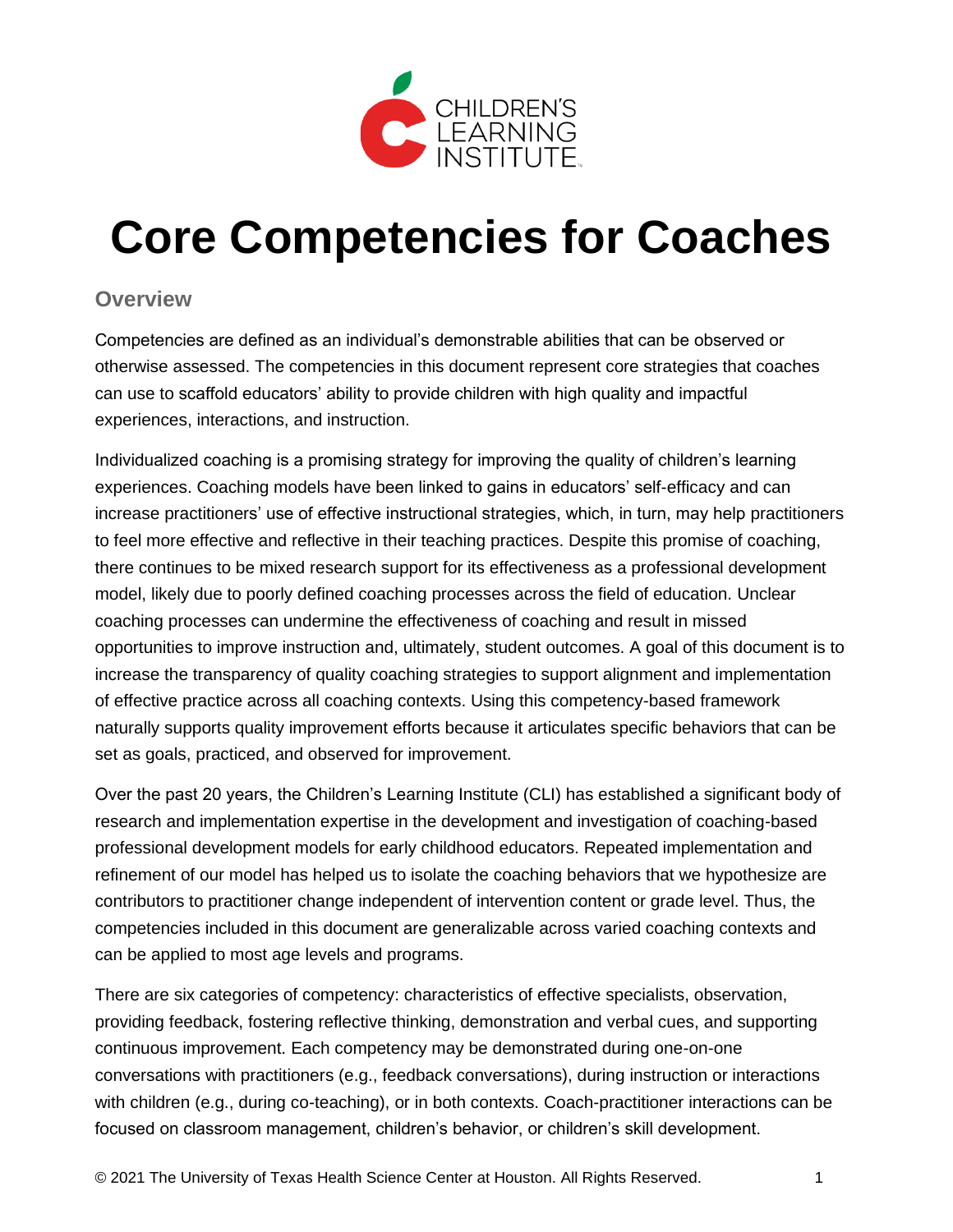

Each of the six coaching competencies are clustered across three tiers: foundational, supportive, and change-oriented competencies (McLeod, Hardy, & Grifenhagen, 2019). The three tiers are progressive, with foundational coaching skills representing a core set of knowledge and competencies that are necessary to demonstrate

the other two tiers of competencies. This framework works concurrently with structural supports (e.g., coaching duration) and content focus areas (e.g., knowledge of evidence-based practices and early learning outcomes).

Coming soon: Coaches will be able to earn micro-credentials across the six areas by demonstrating individual competencies via video submissions or other artifacts. Please contact Dr. Varghese for more information (Cheryl.A.Varghese@uth.tmc.edu). Information will also be posted on cliengage.org when the micro-credential system launches. The micro-credentials will be linked to the Texas Early Childhood Professional Development System (TECPDS), automatically updating the education and credentials for early childhood professionals with personal TECPDS accounts.

#### **Using This Document:**

- **Coaches, Mentors, Specialists:** Professionals who provide direct coaching services to educators can use this document to self-assess current skill levels, set goals for improvement, and track improvements. Used over time, the tool supports self-reflection and differentiation of skill levels (i.e., identification of competencies demonstrated but needing further improvement). By looking at gaps across the six areas, coaches are able to identify where additional training and learning is needed, allowing for targeted professional development decisions that build specific skill sets.
- **Program Administrators:** Professionals who are responsible for managing, implementing, and evaluating programs can use this document to identify areas of need, create targeted professional development plans, and evaluate the appropriateness of existing trainings. The framework can also be used to develop detailed job descriptions and reward coaches who engage in improvement efforts and demonstrate increasing levels of competence.
- **Policymakers and Program Leaders**: Individuals responsible for high-stakes decisions, policies, and programs can use the competencies to create and implement policies and initiatives that support quality improvement and professionalism of coaching services.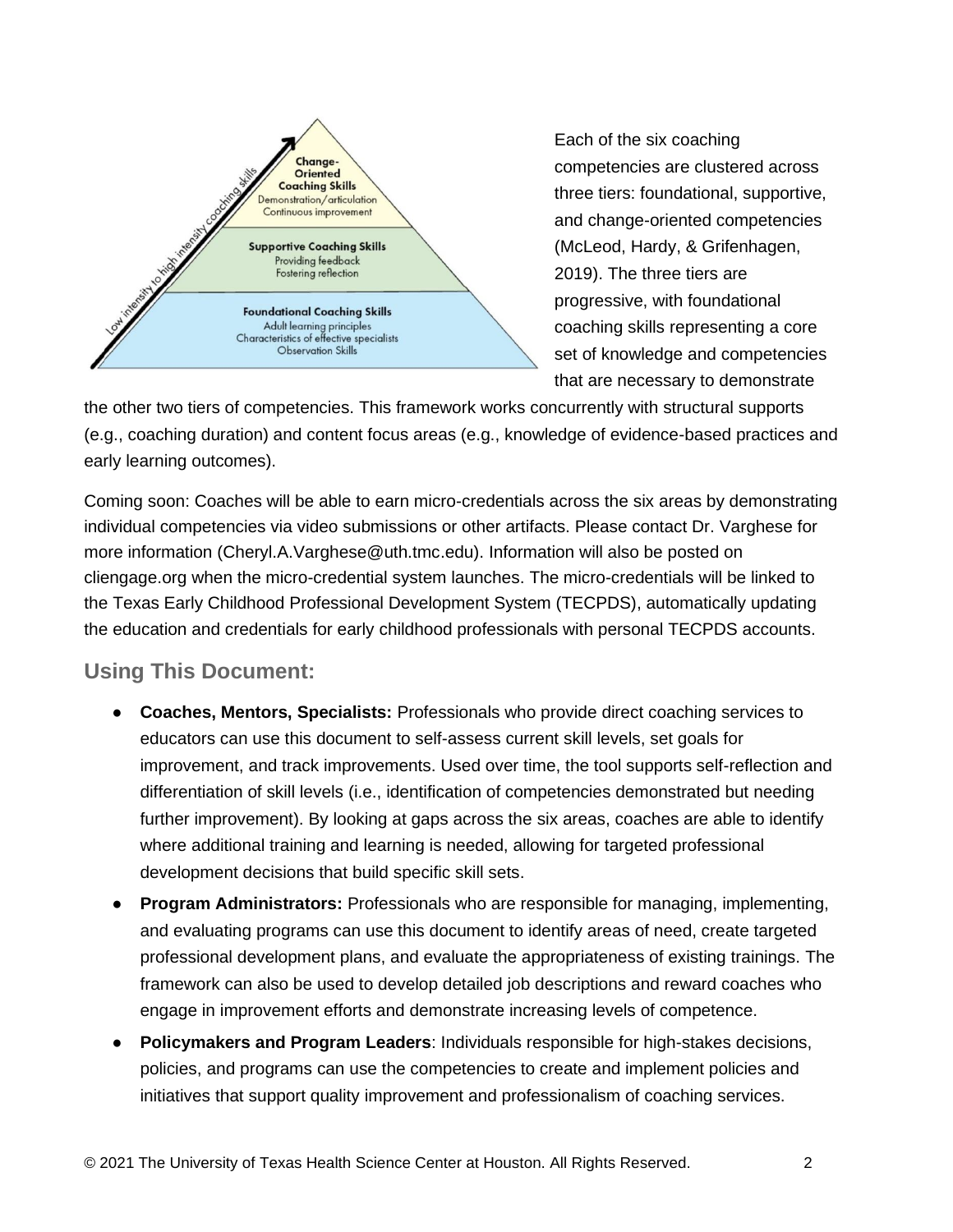Note about terms: in reviewing the competencies, the term "practitioner" is used for any early childhood professional receiving coaching services, including teachers, directors, administrators, educators, specialists, etc.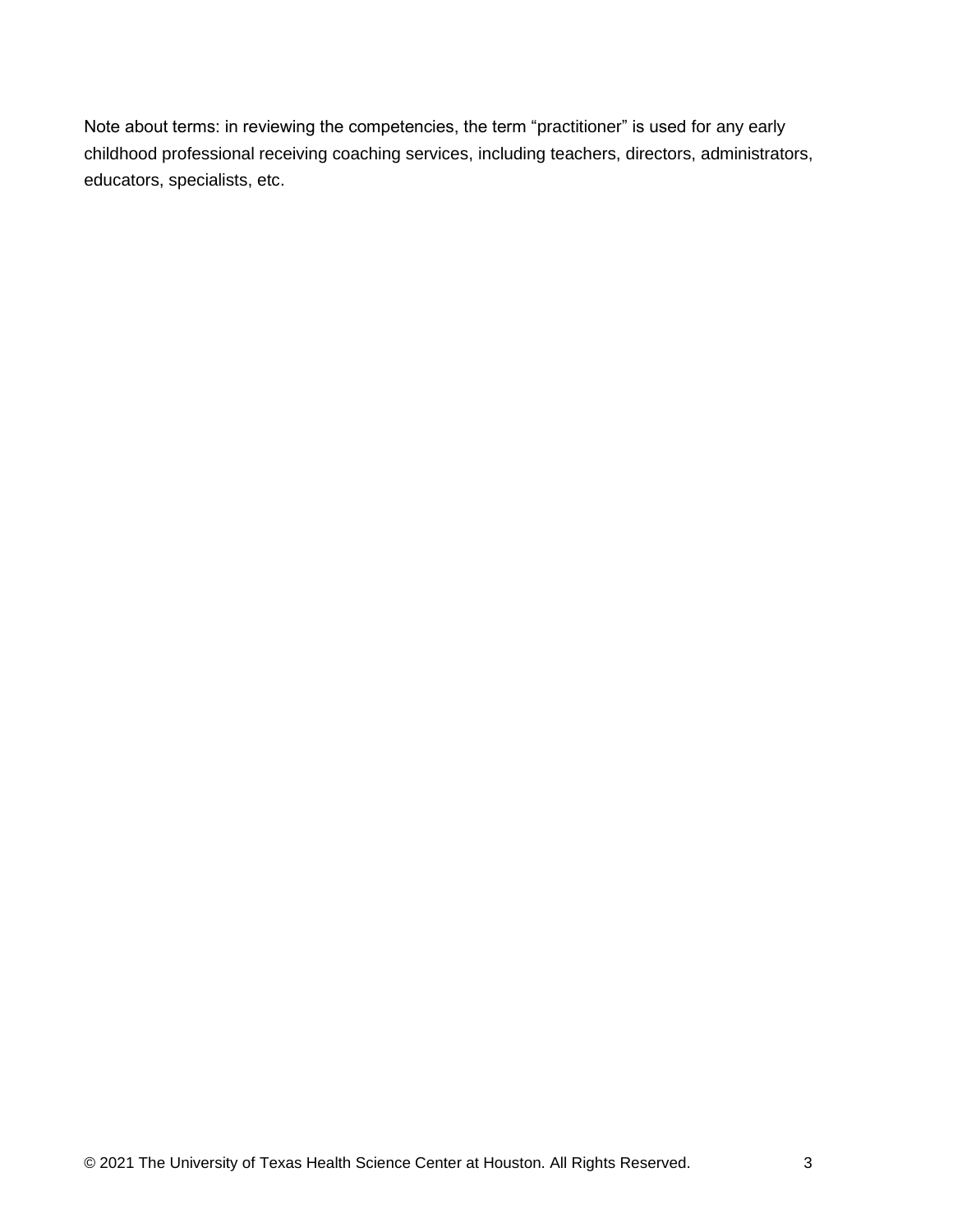

# **Core Competency Area 1: Characteristics of Effective Specialists**

Coaches are able to create an environment that supports adult learners' efficacy and capacity for implementing evidence-based practices when they establish positive and supportive relationships with educators. Adult learning is shaped by prior knowledge and experience, and for some adults, this can serve as a barrier to learning and practicing new strategies. Establishing relationships that promote open communication, experimentation, and two-way feedback can increase receptivity to new approaches and mitigate resistance from educators. Coaches also build relationships with school leaders to increase understanding and alignment around improvement goals, support needed, and progress. Effective coaches continually reflect and improve on their interactions with educators to ensure that they are responsive to their professional and learning needs. Positive and supportive interactions between coaches and educators are *foundational* for the success of coaches' feedback and guidance to educators. The competencies in this section address the core knowledge and skills needed to promote strong collaboration and good working relationships between coaches and practitioners.

# **Characteristics of Effective Specialists Competencies**

### **Flexibility, Respect, and Accountability**

- ❑ Reflects on one's own biases and perspectives on adult learning to help maintain objectivity, respect, and flexibility with learner(s) throughout interactions with educators
- ❑ Understands that individual and/or cultural differences (e.g., national origin, age, professional status) can impact learning preferences, and shows consideration for differences when developing strategies to meet the practitioner's needs
- ❑ Shows respect to all learners and avoids using any verbal or nonverbal characterizations of diverse individuals or groups
- ❑ Shows flexibility by making accommodations for practitioner preferences that do not alter the content and effectiveness of the training or coaching
- ❑ Respects the practitioner's authority in the classroom (e.g., refrains from unnecessary interruptions during instruction or interactions)
- ❑ Shows respect by moving on once learner demonstrates understanding (i.e., avoids repeated explanations or demonstrations of concepts the practitioner has grasped)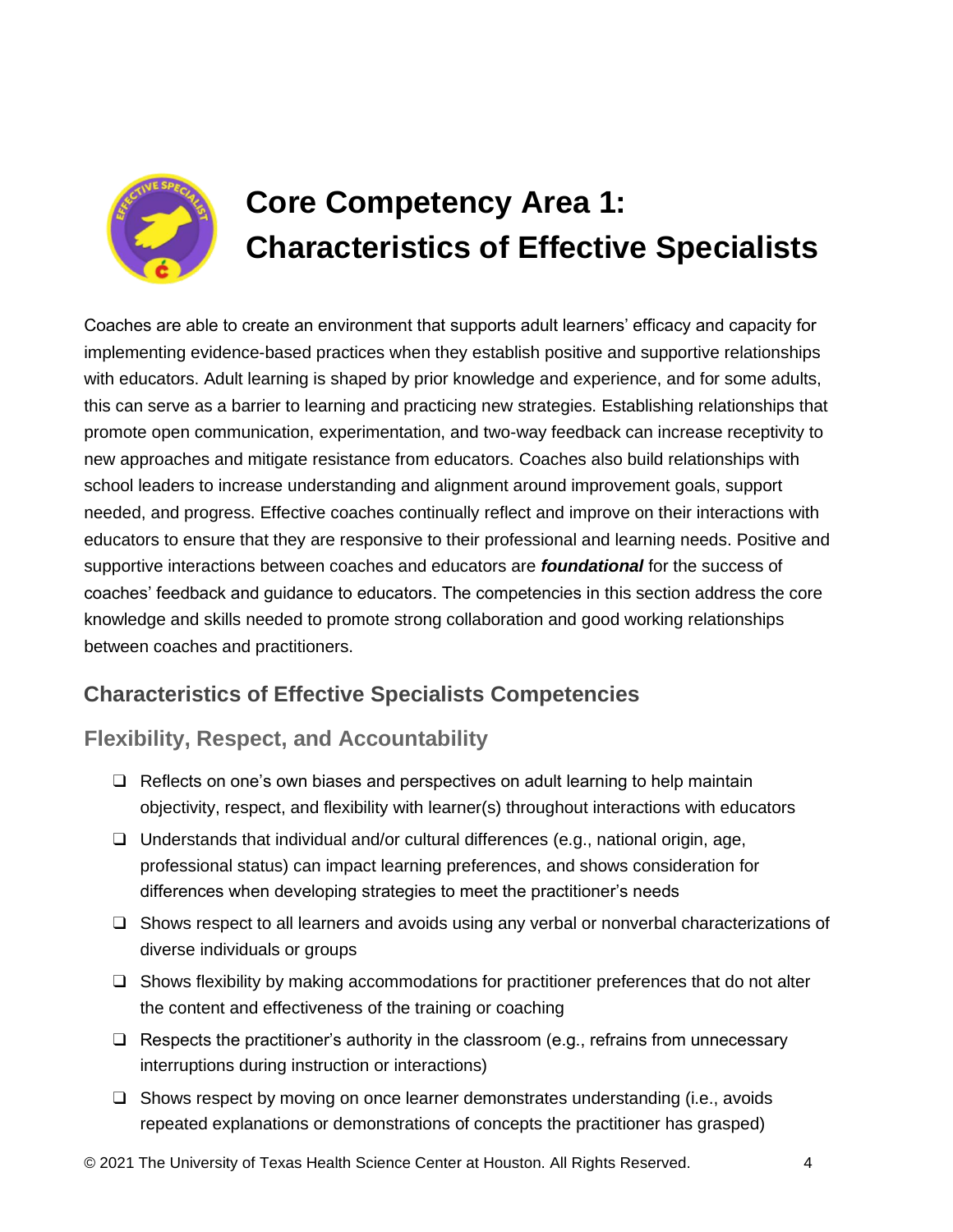- ❑ Recognizes and responds sensitively if practitioner shows discomfort or resistance
- ❑ Shares leadership during activities intended to increase practitioner problem solving and decision-making skills
- ❑ Ensures that personal content knowledge is deep enough to support practitioners, and connects those who need additional information with the right resources
- ❑ Refrains from promising answers that will not be delivered, and informs practitioner(s) when an exact answer is not known
- ❑ Solicits and accepts critical feedback about one's training or coaching style, demeanor, and content, then integrates feedback to improve the quality of practitioners' experiences

#### **Communication**

- ❑ Maintains a positive, approachable, and attentive demeanor during classroom/site visits or coaching sessions
- ❑ Creates and sustains a safe learning environment that encourages experimentation with new ideas, reflection on practices, and questioning
- ❑ Uses verbal and nonverbal language that is positive in content and tone
- ❑ Values the practitioner by responding sensitively to practitioner's comments and questions
- ❑ Encourages the practitioner to talk about their own interests and challenges
- ❑ Provides positive encouragement to motivate the practitioner to try new strategies and/or practices or persist when implementation challenges arise
- ❑ Reinforces existing positive practices by providing specific feedback (e.g., highlighting the connections between teaching behaviors and child response and understanding, connections between staff development plans and increased staff qualifications)
- ❑ Allows practitioner time and space to talk by avoiding heavy reliance on summary or declarative statements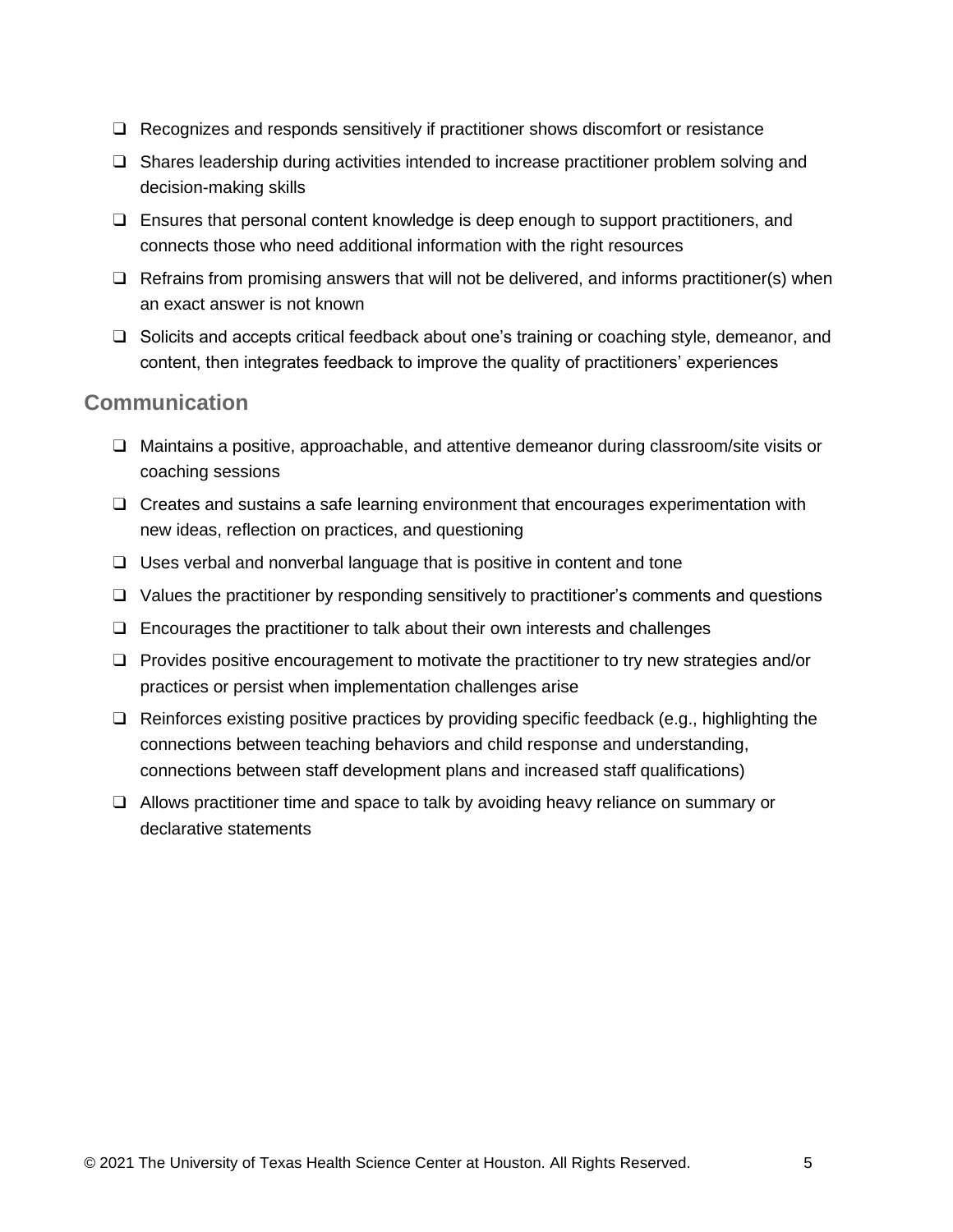

# **Core Competency Area 2: Observation Skills**

These competencies describe the core knowledge and skills needed to understand the purpose, benefits, and uses of coach observation and evaluation. Observation and evaluation serves multiple purposes in the context of coaching, including a) assessing and understanding practitioners' individual needs, b) gathering evidence of practitioner and/or student behaviors for feedback to practitioners, and c) gathering data and feedback to evaluate and improve practitioners' classroom practices. Coaches' observational skills are also often *foundational* for many of the other coaching competencies (e.g., coaches must have good observation skills to provide accurate feedback). Coaches must consider the methods and tools (e.g., formal, informal, norm-referenced observation tools) most appropriate for the purpose of the observation and/or evaluation.

Additionally, coaches should account for the ways that the information from the observations and/or evaluation will be analyzed, reported, and used. Clear communication with practitioners about what to expect before, during, and after observations can alleviate anxieties about observations, maintain professionalism, and establish coaching routines.

# **Observation Skills Competencies**

- ❑ Remains objective, noting only what is seen or heard (i.e., does not make inferences about a practitioner's meaning or intentions)
- ❑ Manages cultural and individual biases (e.g., does not allow speech/dialect/casual register to affect observations in irrelevant areas; avoids sympathizing with target)
- ❑ Uses neutral verbal and nonverbal communication during formal observations to avoid inadvertently influencing classroom interactions (e.g., assessor avoids sitting down with a child who is painting and saying, "Wow, what are you painting today?" which could prompt the educator to sit with another child and start a conversation about his or her work)
- $\Box$  Sets clear expectations for what to expect before, during, and after observation period (e.g., how long the observation will be, the extent of your interactions during observation, when they will receive feedback)
- ❑ Practices good note-taking that provides sufficient details and specific evidence to support feedback conversations or completion of assessment instruments
- $\Box$  Prioritizes constructive observational feedback to share with the practitioner in a way that is not overwhelming (e.g., even though there may be many areas for feedback, the coach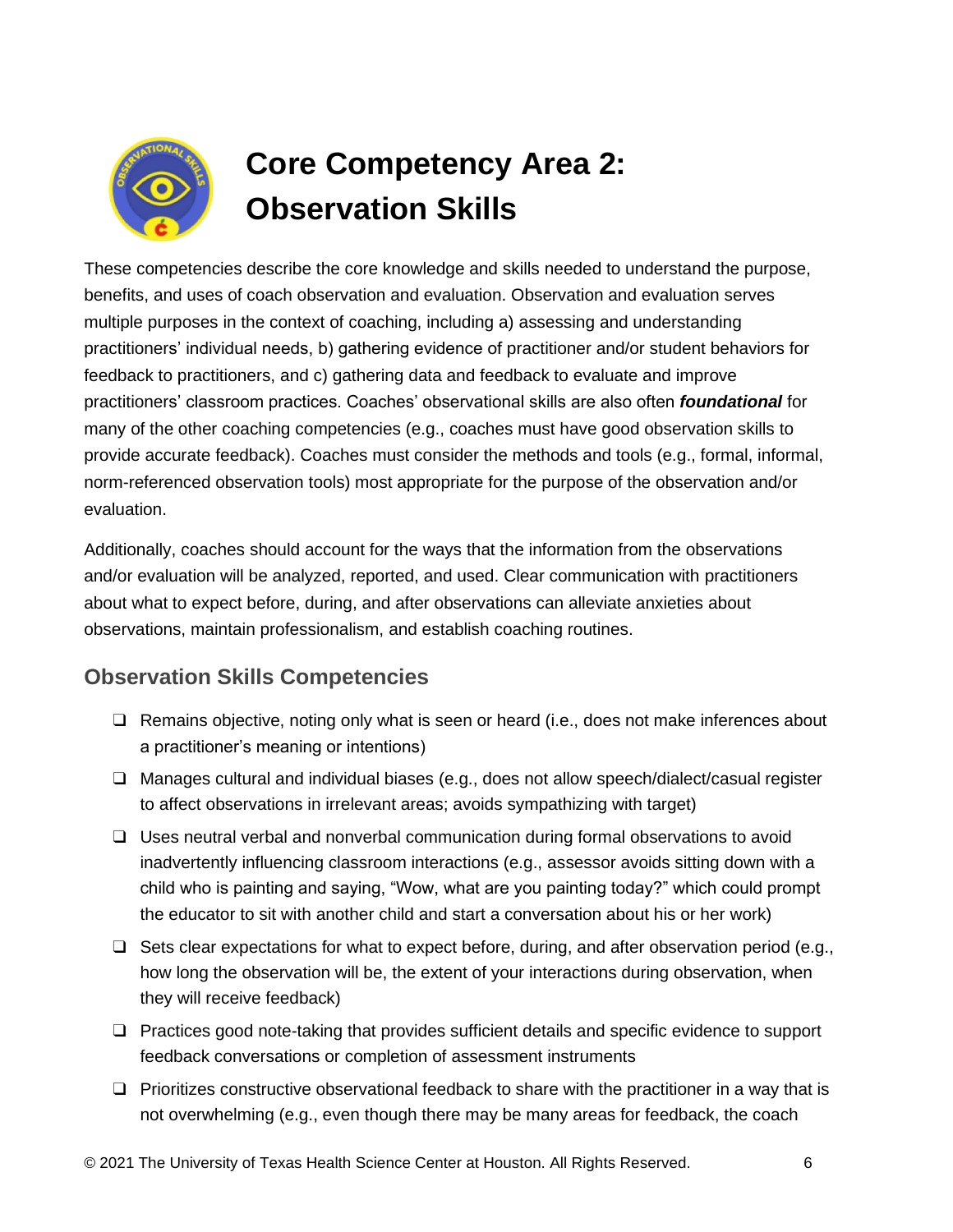selects a few to work on with the practitioner)

❑ Recognizes when to terminate an observation and/or report an incident (e.g., child mistreatment)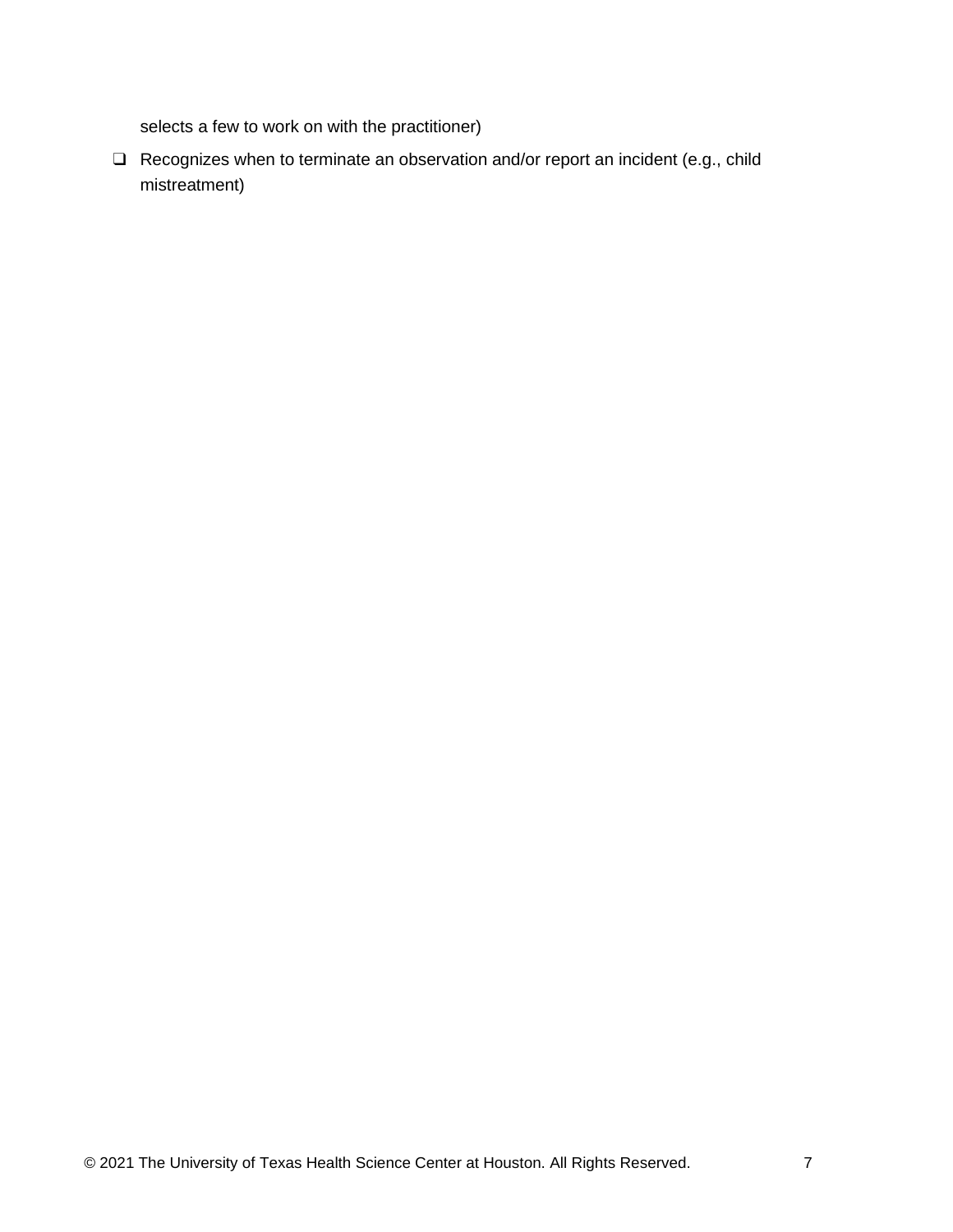

# **Core Competency Area 3: Providing Feedback**

The competencies in this section address the core knowledge and skills needed to provide practitioners with strong feedback that is constructive, succinct, and focused. This set of coaching competencies are considered to be *supportive* because the coach is helping to facilitate awareness and understanding of best practices. Feedback should always occur in the context of positive and supportive interactions between the practitioner and coach. Coaches are responsible for providing feedback that is accurate and evidence-informed and for refraining from providing feedback that is outside their area of expertise. During feedback sessions, coaches give opportunities for practitioners to seek clarification, discuss strategies or solutions, and engage in back-and-forth conversations. Finally, coaches' feedback is a starting point for helping practitioners to identify areas for improvement in their instructional and professional practices.

# **Providing Feedback Competencies**

### **Content-Focused Feedback**

- ❑ Uses content-focused language that references key learning objectives during feedback conversations (coach has to use domain specific language)
- ❑ Refers to relevant national, state, or program learning guidelines during feedback conversations (e.g., Infant, Toddler, and Three-Year-Old Early Learning Guidelines; Texas Rising Star Standards for Family Involvement)
- ❑ Refers to behaviors or standards within observational/program assessment tools used to track practitioner's performance in order to reinforce the connection between practitioner's performance data and implementation
- ❑ Provides content-focused feedback that references and builds upon what the practitioner already knows about skill development, pedagogy, and evidence-based practice

### **Feedback Communication Characteristics**

- ❑ Succinctly summarizes events or interactions to allow ample time for discussion and backand-forth conversation
- ❑ Stays focused on feedback that fits the current instructional and interaction feedback context (avoids drifting into topics not tightly matched to the situation)
- ❑ Quickly corrects misunderstandings in content or instructional practices in the moment rather than waiting until the coaching session is over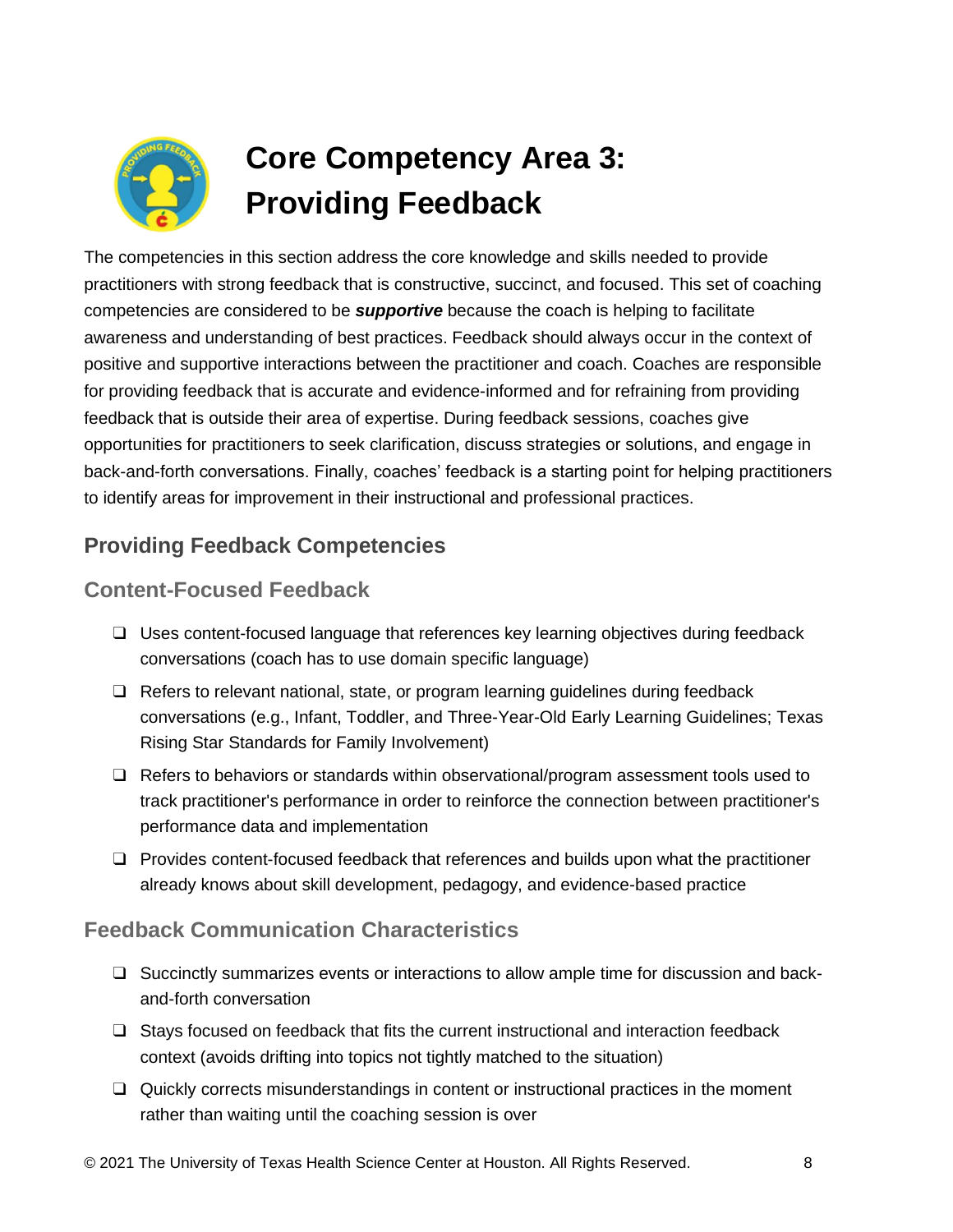❑ Delivers constructive feedback that includes possible solutions or opportunities for growth; shows respect rather than condescension

#### **Actionable Feedback**

- ❑ Provides adaptations, modifications, or extensions to improve future delivery of instruction or support
- ❑ Provides opportunities for immediate practice by recommending adaptations, modifications, or extensions to improve instructional delivery or interactions in the moment and when the coach is present to provide support
- ❑ Builds on what the practitioner is already doing by providing actionable feedback that pushes for more skilled practice and supports more complex, sophisticated implementation of evidence-based practice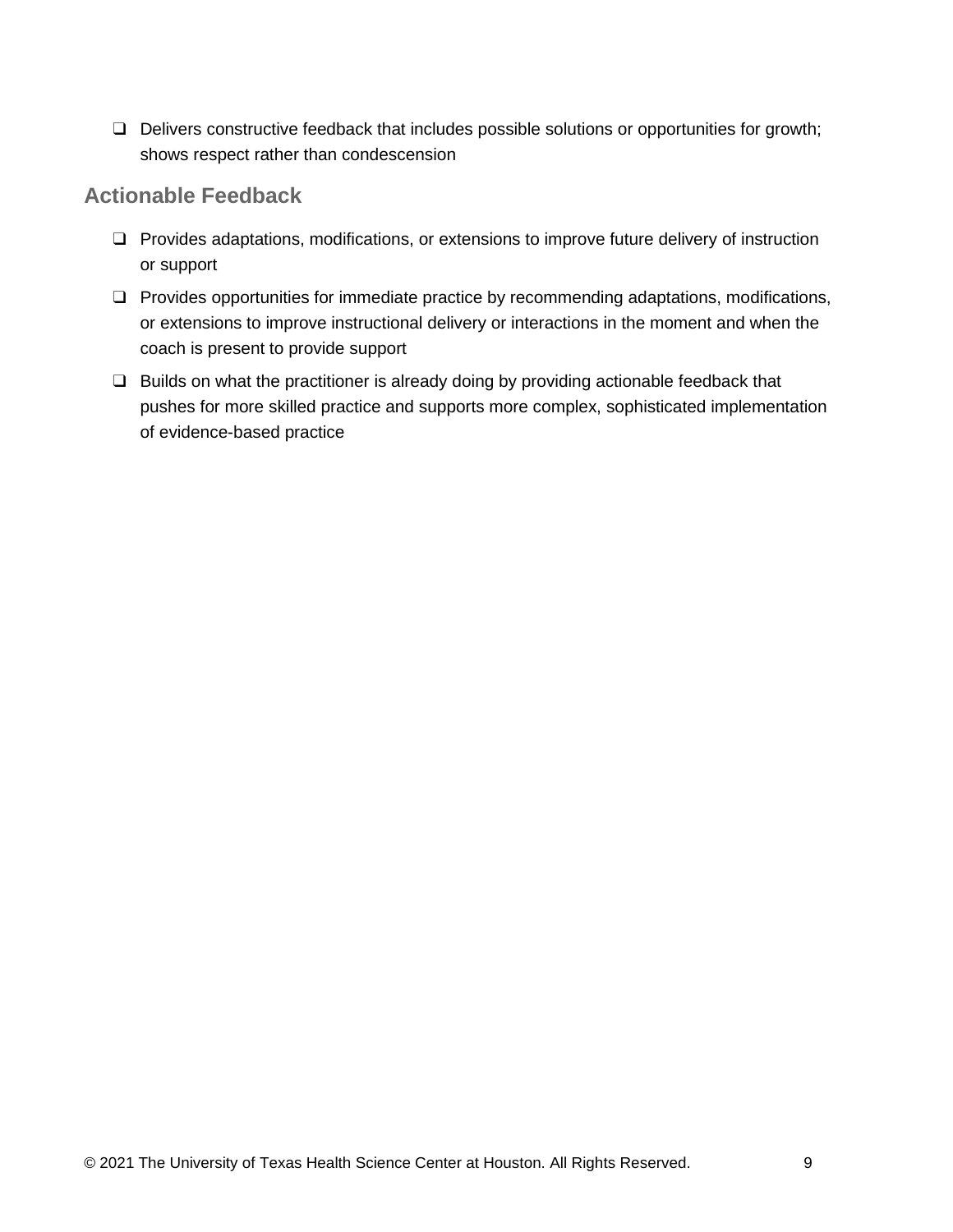

# **Core Competency Area 4: Fostering Reflective Thinking**

Coaches engage in reflective conversations with educators so that they become independent problem solvers who are able to monitor and evaluate the effectiveness of their practice. Practitioners who reflect on their classroom instruction are better positioned to adapt and modify their instruction to make it more effective. Strategies such as open-ended questions/prompts with adequate wait time encourage practitioners to adopt contemplative and reflective dispositions. Video playback also can be a powerful tool for helping adults reflect by allowing the adult to slow down and view events from a different vantage point or perspective. This set of coaching competencies is considered to be *supportive* because the coach is primarily helping the practitioner to engage in a new way of thinking. These competencies describe the core knowledge and skills that are needed to successfully foster reflectiveness within practitioners.

# **Fostering Reflective Thinking Competencies**

### **Supporting Awareness and Objectivity**

- ❑ Uses a variety of prompts as needed until the practitioner provides objective description of events; this would occur prior to making judgments or moving on to solutions or next steps (i.e., describing what happened without the "why" it happened)
- ❑ Prompts the practitioner to provide evidence that children were engaged or unengaged during interactions and instruction that are the subject of reflective conversation
- ❑ Uses cues to orient the practitioner to child signals during instruction to increase the practitioner's ability to recognize children's current level of engagement and understanding

#### **Supporting Perspective Taking**

- $\Box$  Uses a variety of prompts as needed until the practitioner articulates their own explanations or judgments about the connections between their instruction/interaction(s) and child behaviors/responses or offers explanations if the practitioner is unable to make connections on their own
- $\Box$  Uses a variety of prompts as needed until the practitioner generates alternative explanations that consider others' perspective (e.g., administrator, student, teacher, etc.)
- ❑ Offers alternative or contrasting perspectives in response to a practitioner's own explanations or judgments of an interaction or situation

### **Connecting Data/Learning Standards/Actions to Practice**

❑ Prompts the practitioner to think about and question the extent to which their instruction and interaction matches the targeted developmental or learning objectives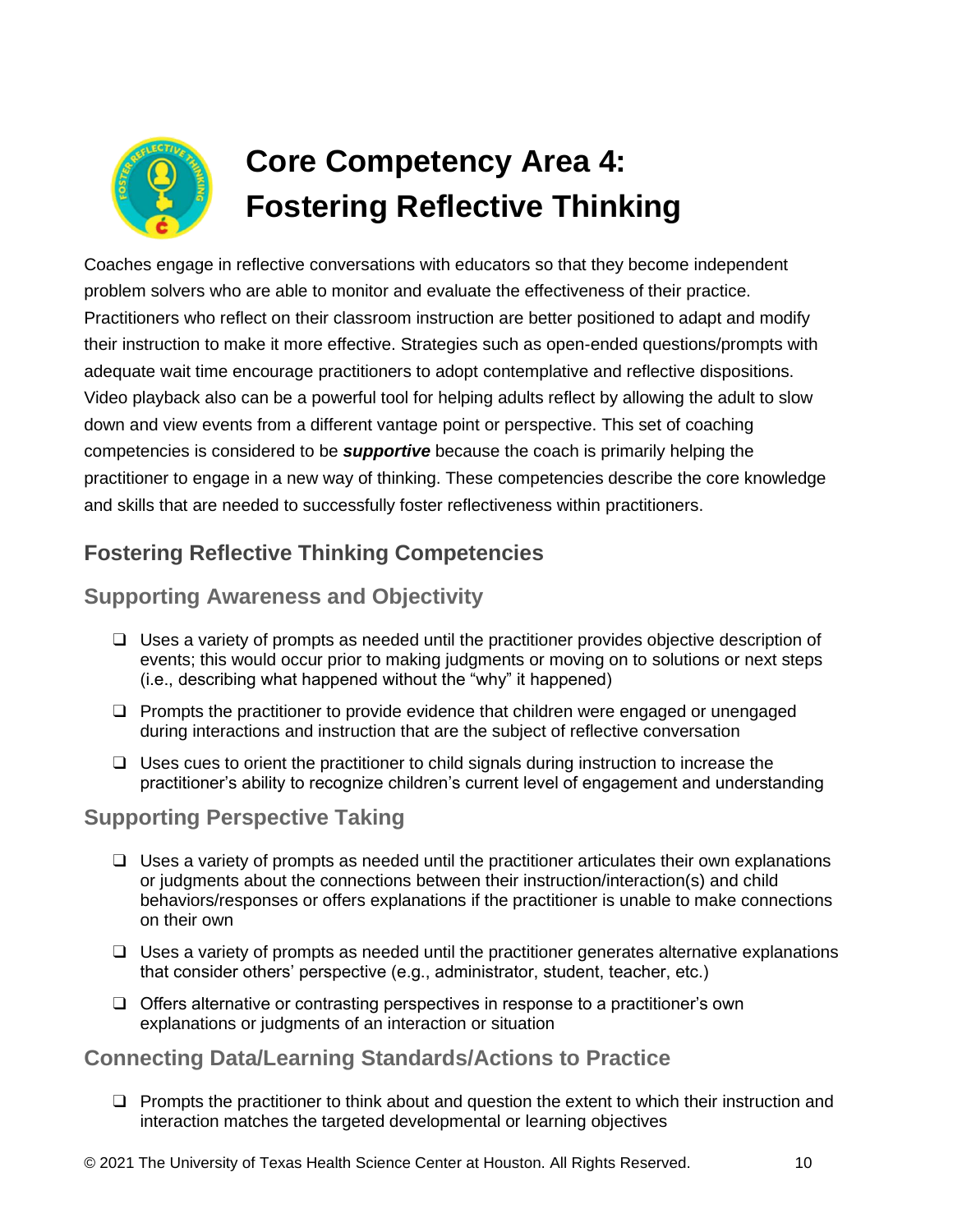- ❑ Incorporates conversations about learning standards into reflective discussions to help the practitioner think about how their lessons and interactions align with key child outcomes
- ❑ Connects reflection opportunities to child data and progress monitoring results to strengthen the practitioner's ability to recognize opportunities to adapt instruction and interactions to individualize support
- ❑ Supports the practitioner with articulating specific action steps (e.g., lesson adaptation) that are in alignment with their reflections on or conclusions about events and interactions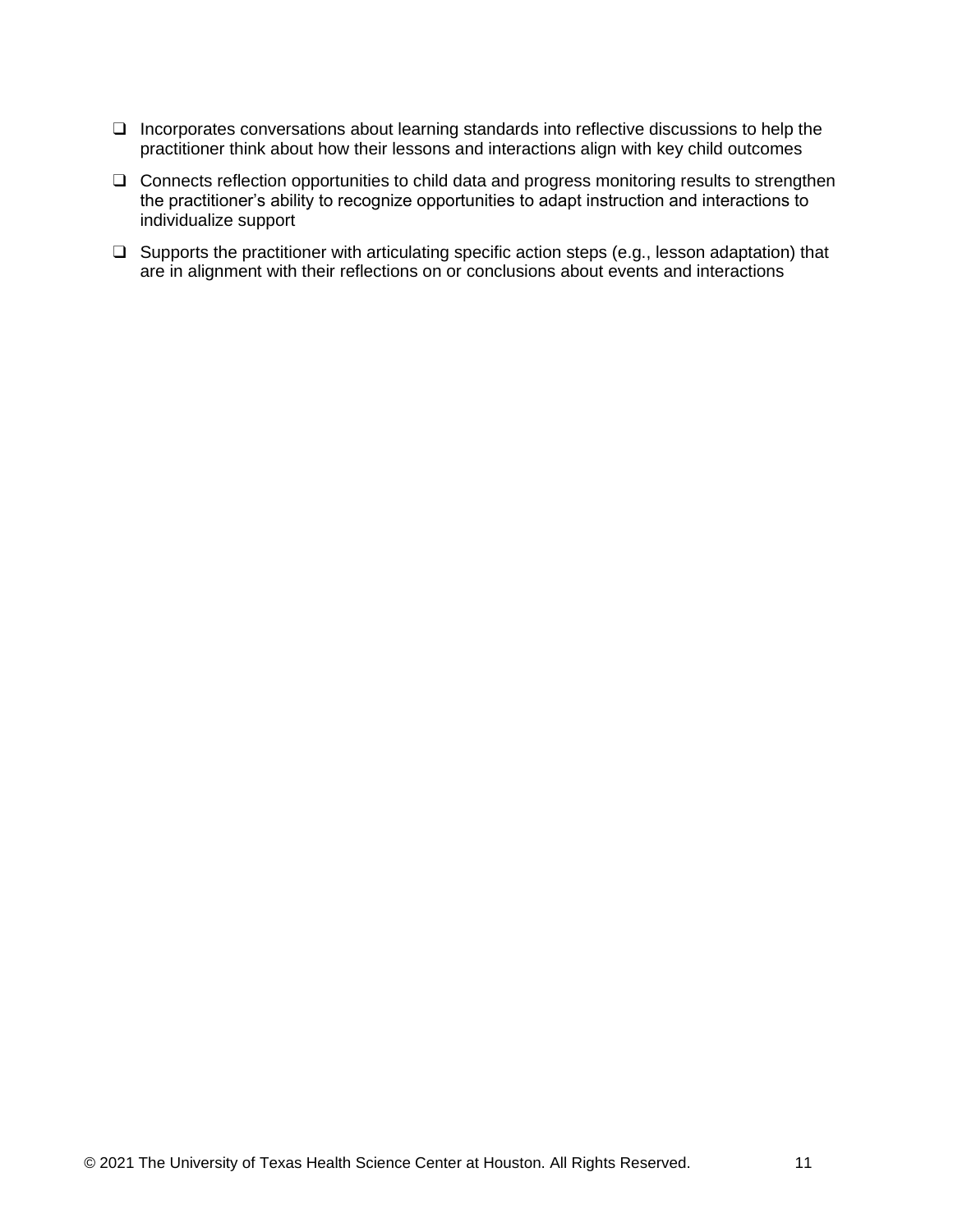

# **Core Competency Area 5: Using Demonstration and Verbal Cues**

The competencies in this section address the core knowledge and skills needed to show how coaches can effectively use demonstration and/or verbal cues to support practitioners' instructional practices. Verbal cues are defined as the clear and explicit verbalization of the steps, procedures, or process for implementing a lesson or strategy. Modeling and demonstrating activities communicate the subtleties (i.e., tacit knowledge) of implementing new practices that cannot always be easily articulated verbally. These competencies are part of the *gradual release of responsibility* process, in which coaches demonstrate/articulate specific practices and then scaffold educators by gradually allowing them to assume more responsibility over implementation. Demonstration and articulation also can allow the practitioner to assess a coach's credibility in the classroom, which supports relationship building. This set of coaching competencies are considered to be *change-oriented* because they directly contribute to changes in practitioner practices.

### **Demonstration and Verbal Cues Competencies**

- ❑ Models or demonstrates a lesson or strategy in the practitioner's own setting to help the practitioner see how new practices look when implemented in the context of their own resources, classroom/facility environment, and students/teachers needs
- ❑ Shares and discusses targeted video exemplars as an alternative to in-class demonstration to show rather than simply tell the practitioner about new practices
- ❑ Connects demonstrations and/or verbal explanations to previous professional development to support transfer of learning
- ❑ Provides the practitioner with an immediate opportunity to practice with coach feedback after demonstrating a new strategy or practice
- ❑ Prompts the practitioner before demonstrations to observe for specific instructional elements or student responses/engagement to focus their attention
- ❑ Clearly articulates the steps/procedures during modeling and demonstration to draw attention to the key aspects or transitions in lessons
- ❑ Clearly articulates the steps/procedures (i.e., without demonstration) to guide the practitioner to implement practices and strategies on his/her own
- $\Box$  Engages in co-teaching in which the coach (1) joins the practitioner in planning the lesson, (2) begins the lesson by modeling and guiding the first turn, and (3) transitions to supporting the practitioner in implementing the remainder of the lesson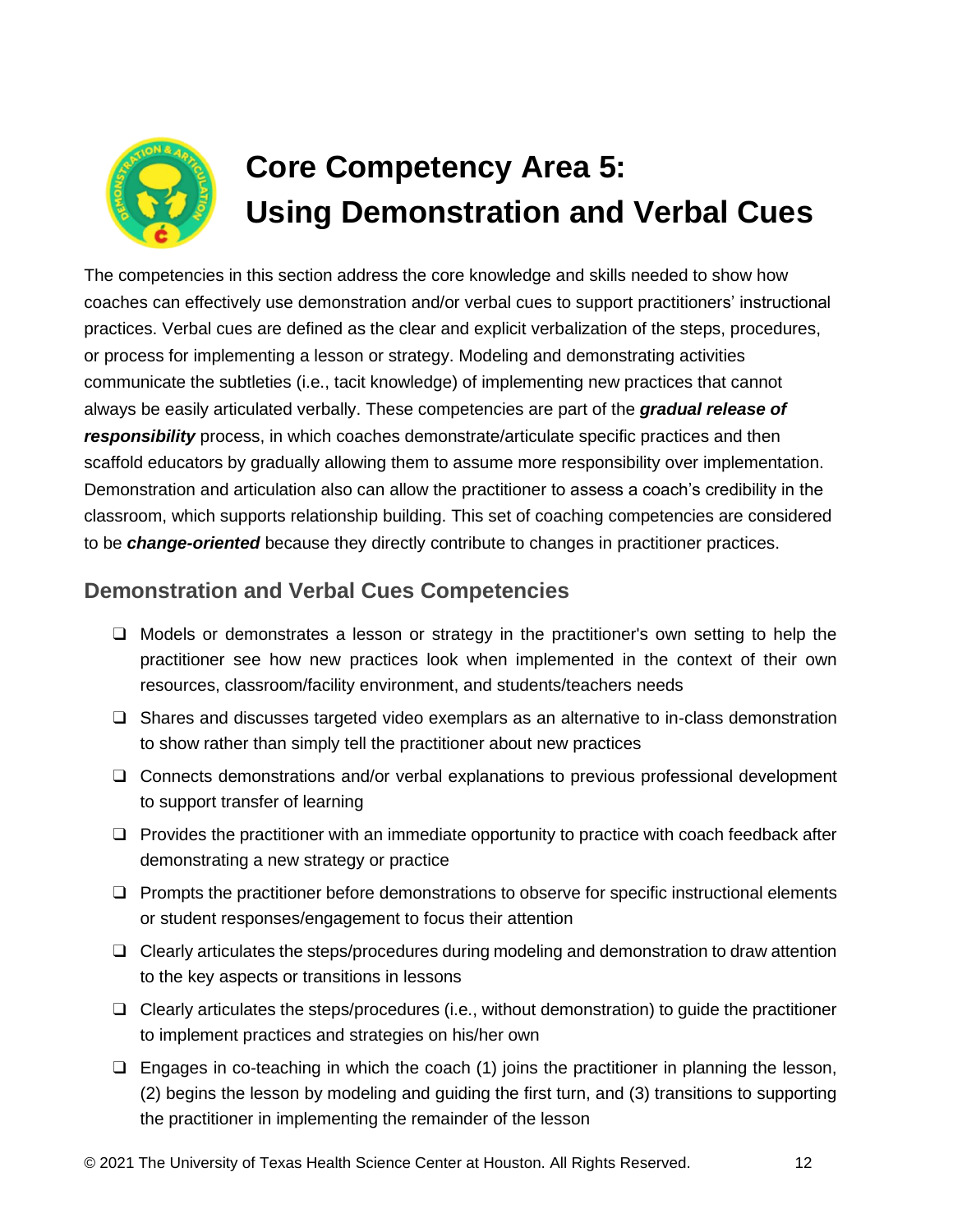- ❑ Actively participates in a lesson or interaction, working side-by-side with the practitioner to offer brief demonstrations or articulation to correct the practitioner's mistakes, misunderstanding, or missed steps during implementation
- ❑ Verbalizes thought processes to help the practitioner see the logic and intent of instructional strategies and practices
- ❑ Uses brief verbal or nonverbal cues to help the practitioner recognize opportunities to make adjustments to instructional situations or interactions
- ❑ Provides a quick explanation or cue to guide intervention and support in response to children's signals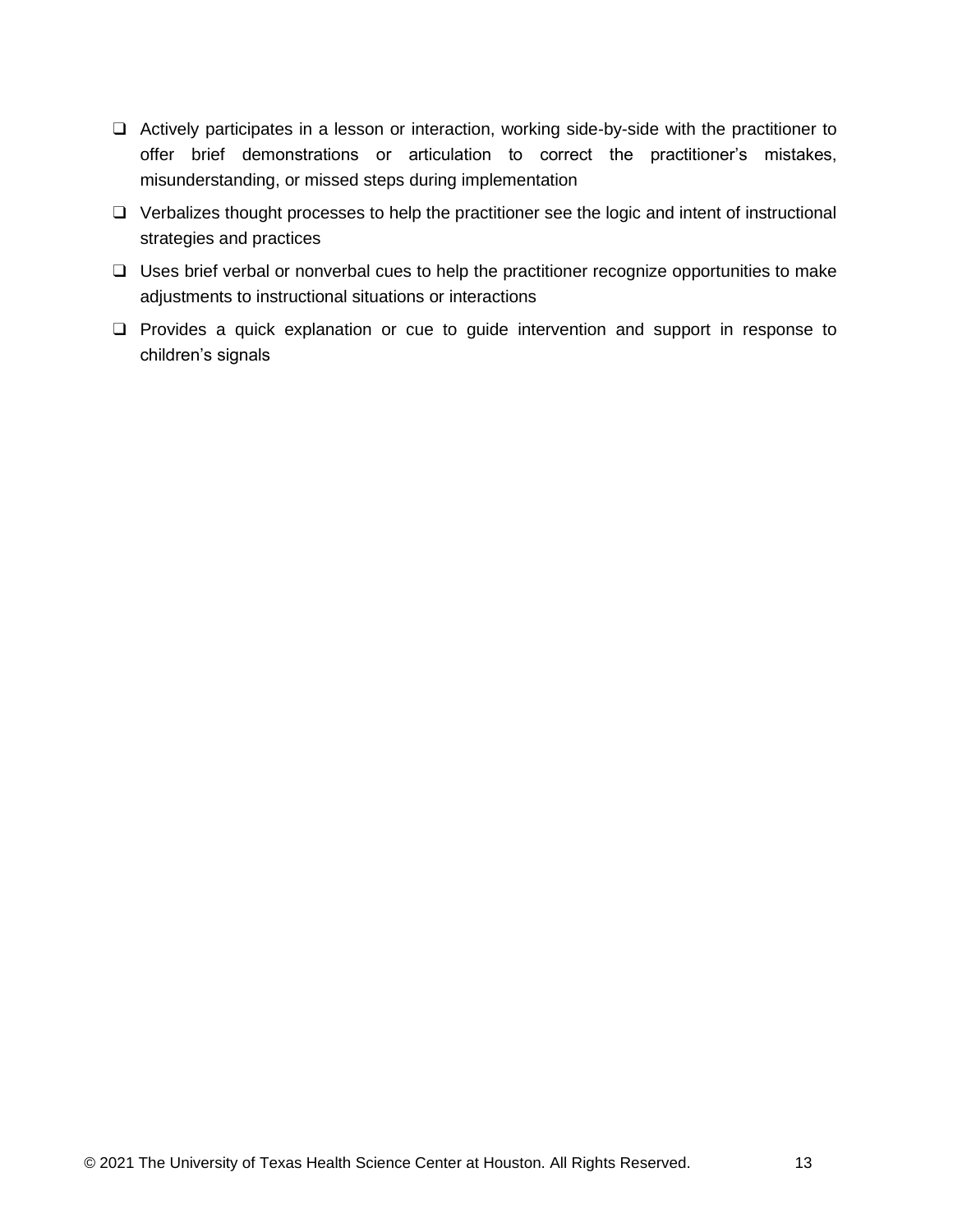

# **Core Competency Area 6: Supporting Continuous Improvement**

These competencies address the core knowledge and skills needed to engage educators in continuous improvement cycles. Improvement cycles include the assessment of skills, planning of targeted improvement activities, practicing to achieve goals, and reflection on progress and growth. Continuous improvement competencies are considered to be *change-oriented* because they support small, incremental changes to practice that collectively lead to large, transformational changes. Coaches may utilize a *gradual release of responsibility* approach to ensure that educators feel a sense of ownership throughout this process until practitioners can independently engage in their own improvement cycles. Coaches are also responsible for working with administrators to establish and promote a culture that values improvement and allows practitioners to acknowledge and address areas for growth.

### **Supporting Continuous Improvement Competencies**

### **Communicate about Continuous Improvement**

- ❑ Describes how the core principles of continuous improvement (e.g., repeated cycles of assessment, planning, practice, and reflection) are applied in educational settings
- ❑ Engages the administrator in conversations about the process for continuous improvement planning, the coach's role in supporting the practitioner toward meeting goals, the coach's expectations of the practitioner, and supports that are needed at the administrative level in order to make progress toward identified goals

### **Analyze Data and Set Goals**

- ❑ Helps the practitioner learn to interpret classroom data to identify priorities for improvement in the skill development of their students/classroom staff
- ❑ Helps the practitioner learn to interpret performance data to identify priorities for improvement in their own practice
- $\Box$  Supports the practitioner in setting realistic goals (i.e., within scope, timeframe, and ability levels) in alignment with classroom/facility data, performance data, reflection on practice, and their own interests

**Plan and Practice**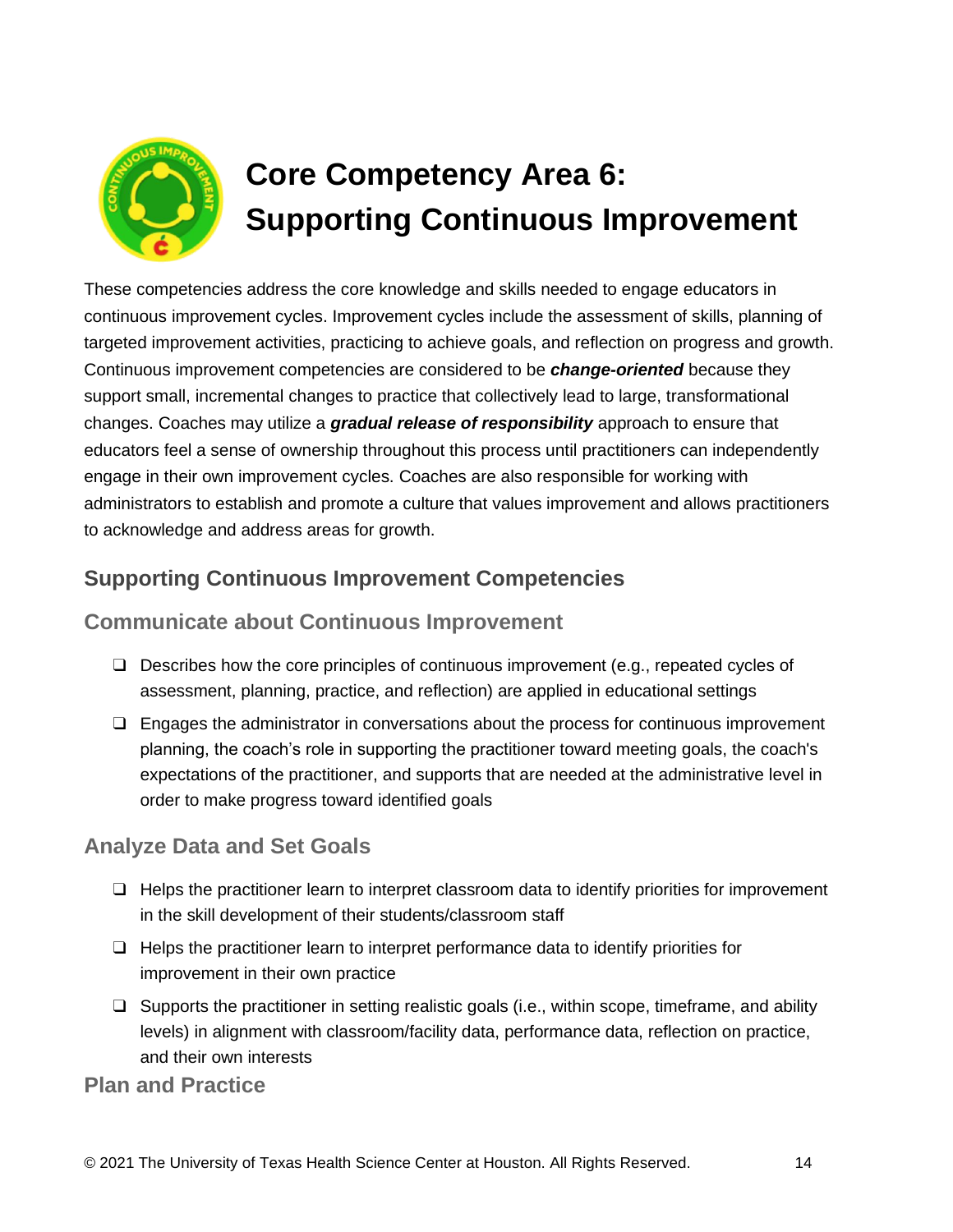- ❑ Supports the practitioner in identifying and planning for repeated practice opportunities in connection with goals
- ❑ Documents action plans that specify improvement goals, needed resources and support (e.g., professional development), and specific steps for the practitioner and coaches (e.g., practice opportunities)
- ❑ Connects feedback with planned practice opportunities using language that is consistent with documented goals and improvement strategies
- ❑ Engages the practitioner in reflective conversations about progress in meeting goals, including the identification of barriers and supports for improvement
- ❑ Tracks and reports on the practitioner's progress in a manner that supports evaluation of progress and the revision or conclusion of activity related to the established goals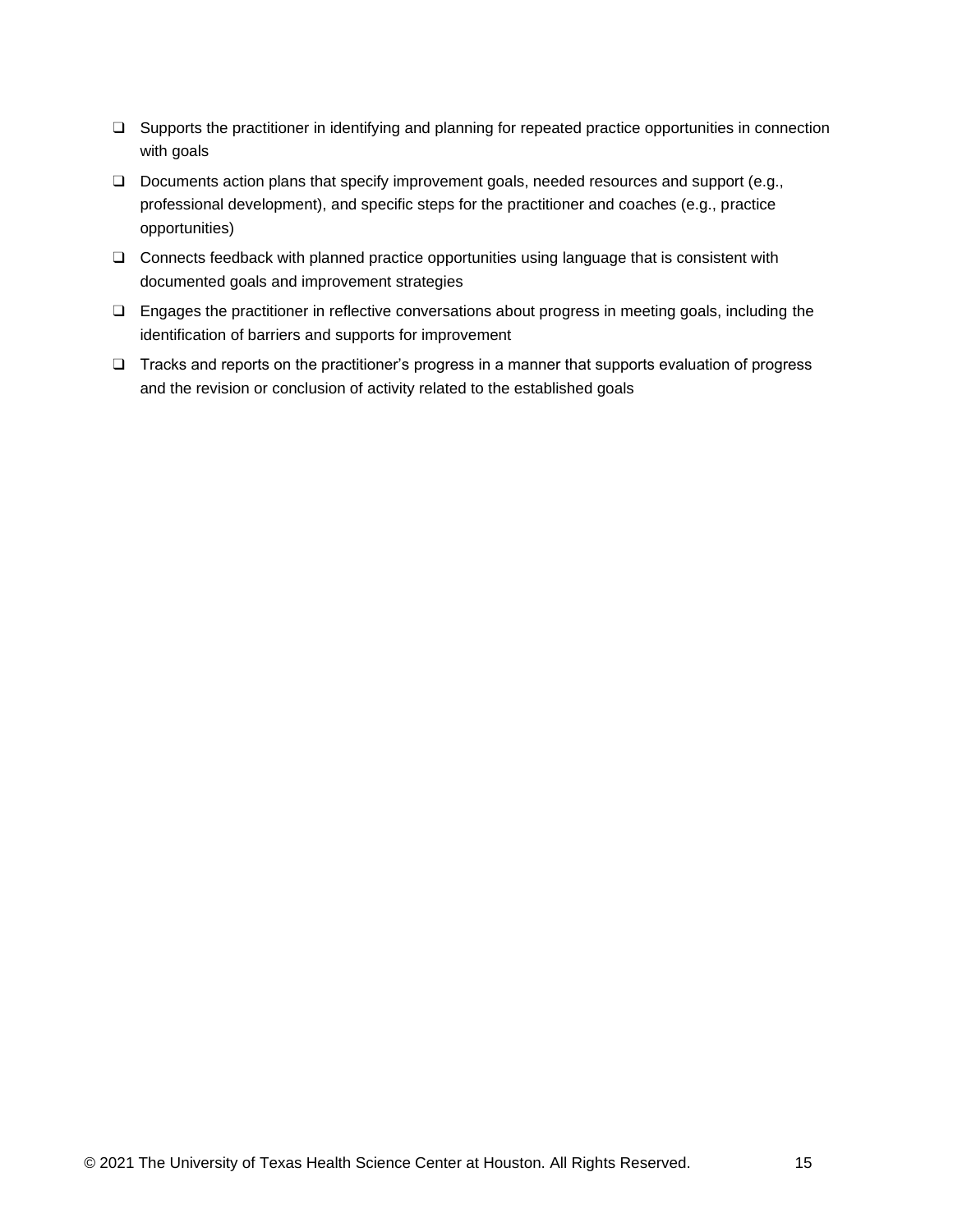# **Glossary of Key Terms**

**1:1 coaching**: 1:1 coaching describes when a coach works individually with a practitioner, typically before or after an in-class coaching session. During 1:1 coaching sessions, coaches and practitioners may work together for a variety of reasons, including time to planning lessons, problem solving, discussing student progress, and debriefing about observed lessons.

**Andragogy**: Andragogy is the method and practice of teaching adult learners.

**Articulation**: Articulation describes when a coach clearly and explicitly verbalizes the steps, procedures, or process for implementing a lesson or strategy.

**Attuned:** Being attuned is being aware of and responsive to children's responses, cues, and signals.

**Classroom management**: Classroom management describes a practitioner's ability to create an organized and predictable environment for child learning combined with the emotional climate and support that fosters children's feelings of acceptance.

**Coach**: Coach describes a professional who provides direct and individualized professional development services to educators. Coaches are also sometimes referred to as specialists or mentors.

**Coaching competencies**: Coaching competencies describe sets of skills that are needed to show mastery across various aspects of coaching. There are six coaching competencies: characteristics of effective specialists, observation skills, providing feedback, fostering reflective thinking, demonstration and articulation, and supporting continuous improvement. Each of the six coaching competencies is made up of a series of related skills that collectively show mastery of the coaching competency.

**Coaching micro-credentials**: Coaching micro-credentials are a digital form of certification that indicate competency in a specified set of skills (National Education Association, 2018). To earn coaching micro-credentials, coaches select the competency indicator they want to show mastery in. Then, coaches complete the requirements needed to earn the selected coaching competency. Individual badges are awarded upon successful completion of each requirement for the selected coaching competency. Additionally, a micro-credential badge is awarded upon successful completion of all of the requirements for the selected competency.

**Coaching strategies**: Coaching strategies are methods/techniques the coach uses to support practitioners in developing and improving their instructional skills and abilities.

**Continuous improvement**: Continuous improvement describes the practice of guiding practitioners to set measurable aims and test whether the changes they make lead to improvements. Typically, this process encourages practitioners to 1) make a change related to an aspect of classroom instruction; 2) implement the change; 3) examine the data resulting from the implemented change; and 4) reflect on what they have learned by abandoning, revising, or increasing the change

© 2021 The University of Texas Health Science Center at Houston. All Rights Reserved. 16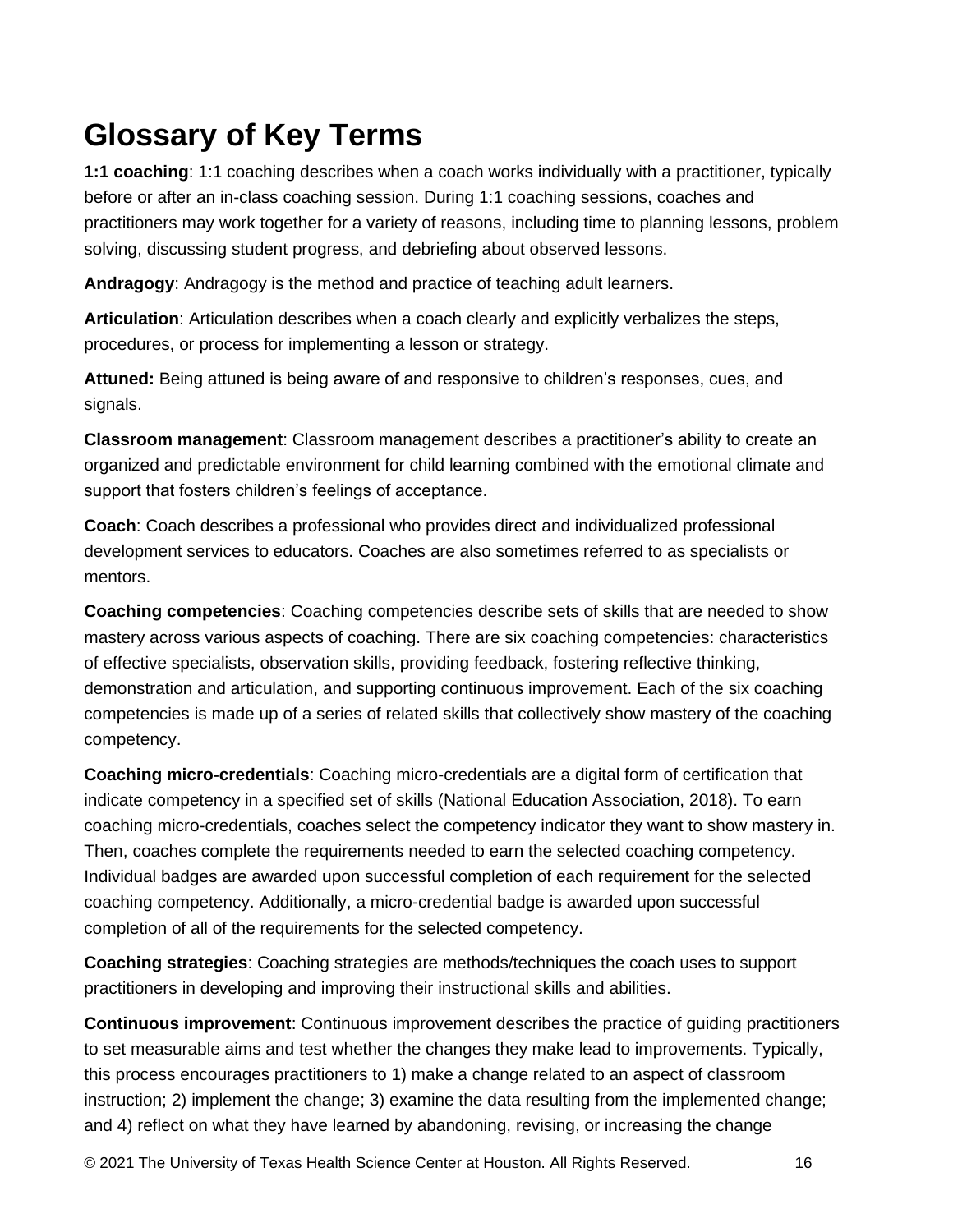(Langley et al., 2009).

**Co-teaching**: Co-teaching is a process by which the coach (1) joins the practitioner in planning the lesson, (2) begins the lesson by modeling and guiding the first turn, and (3) transitions to supporting the practitioner in implementing the remainder of the lesson. Co-teaching is a process that combines coaching strategies such as instructional planning, modeling, side-by-side coaching, and reflective questioning to provide practitioners with a rich learning opportunity and high levels of support.

**Cues**: A cue is a type of receptive communication that provides a message from one person to another.

**Demonstrating:** See definition of "Modeling."

**Gradual release**: Gradual release describes how coaches scaffold practitioners' instructional improvement over time. Gradual release is a process by which the coach strategically scaffolds practitioners' learning in order to provide sufficient initial support as practitioners are acquiring new knowledge and learning new skills. It may occur over a few minutes, a day, a week, a month, or a year.

**In-class coaching**: In-class coaching is defined as when the coach works with a practitioner during a period of classroom instruction when students are present. A coach may demonstrate, provide verbal or nonverbal guidance, observe, and provide feedback during in-class coaching sessions.

**"In the moment" coaching**: In the moment coaching describes when a coach provides feedback or intervenes while the practitioner is delivering a lesson or implementing a strategy.

**Instructional planning**: Instructional planning is a very intentional period of sitting down with a practitioner, mapping out a specific activity or lesson, usually with data, curriculum guides, activity guides, etc. This is a process of helping practitioners to organize and optimize their instruction. It is an organized description of the activities and resources the practitioner will use to guide the children to a specific learning objective. It details the lesson the practitioner will teach and how to teach it.

**Modeling**: Modeling is when the coach demonstrates a lesson, approach or strategy they would like to see the practitioner do. Modeling is a high-intensity coaching strategy because the coach is the one doing the "heavy lifting" with interactions that often target specific behaviors and instructional change. The process for demonstration includes feedback and then immediate practice.

**Reflection**: Reflection is described as an ongoing process of learning from experiences in order to gain insights about the individual/practice. Reflection occurs when a practitioner demonstrates selfawareness and critical evaluation of their teaching practices and professional learning/development. The purpose of reflection is to gain new understanding in order to improve future practice.

**Responses**: Responses are a child's reaction to any event, situation, question, experience, or other type of stimulus.